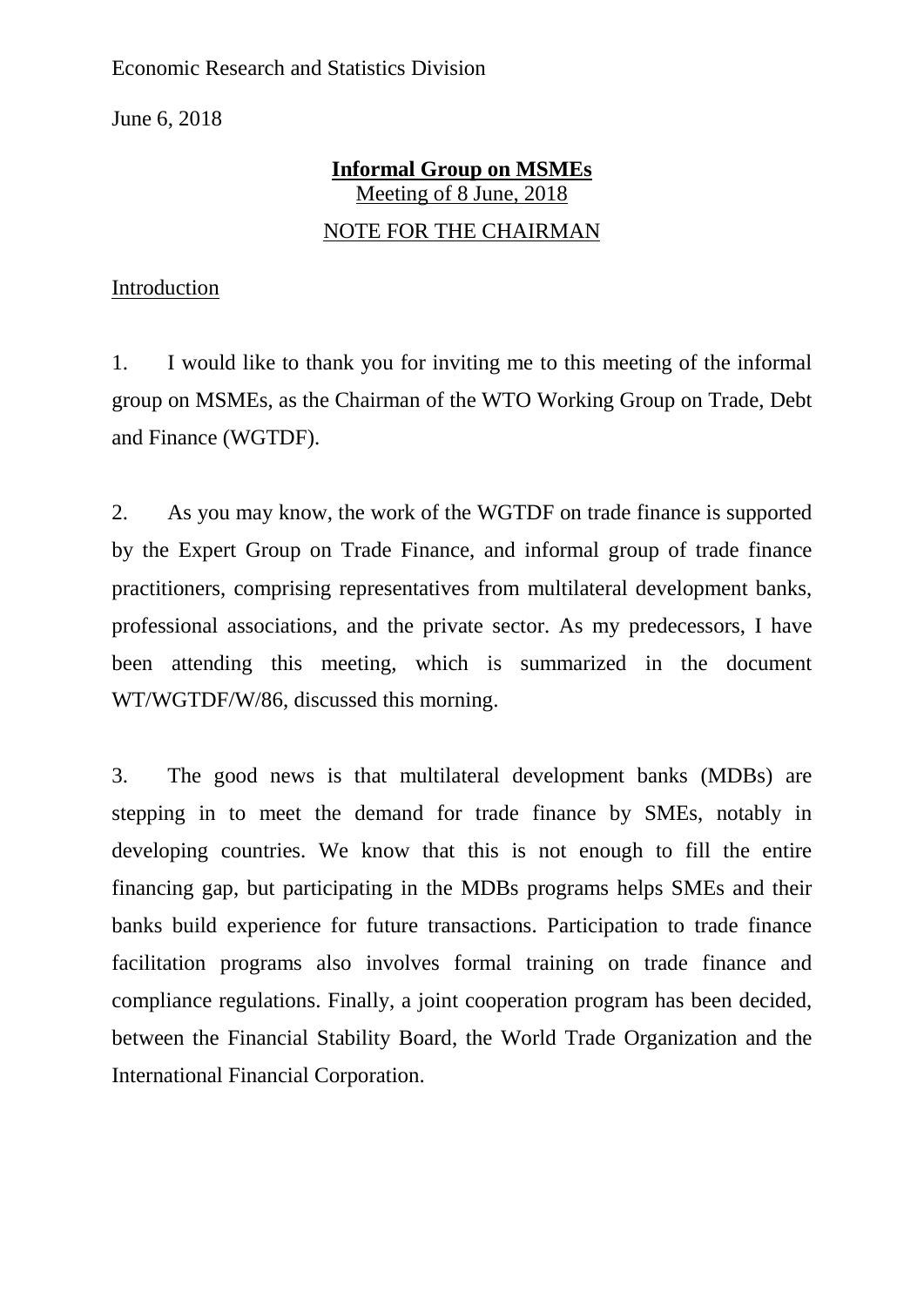4. The Director-General's involvement to achieve these aims has been important, and he should be thanked for it. He has been following up on proposals that he made before WGTDF Members. He met heads of multilateral development banks collectively and individually. He encouraged them to devote more resources to support trade finance in places from which global banks had withdrawn – Central Asia, Africa, Latin America, even parts of Europe, such as Cyprus and Greece. As a result, multilateral development banks have increased their trade finance support by almost 50% in two years – to over \$30 billion. The number of trade finance trainees doubled during this period. MDBs also said that there was so much more they could do to help. In order to find a durable solution to problem, it was important to bring the private sector back into challenging markets.

5. Hence, one step was to engage into a dialogue with the Financial Stability Board, which was trying to address some aspects of the reduction in global correspondent bank relationships around the world. The network of distribution of trade finance had become smaller. The Director-General reported that he was working with the heads of the FSB and the International Financial Corporation (IFC) of the World Bank Group to address some of these aspects. In fact, the FSB has made progress in the past couple of years in updating and clarifying regulatory expectations – notably on anti-money laundering and know-your customer regulation. They are looking at the possibility of joint technical assistance missions, helping to build knowledge on trade finance and om compliance requirements at the same time.

6. Trade finance is at the border of two systems of governance, in this case the trading system and the financial system. This step-by-step, cooperative approach, end up paying off.